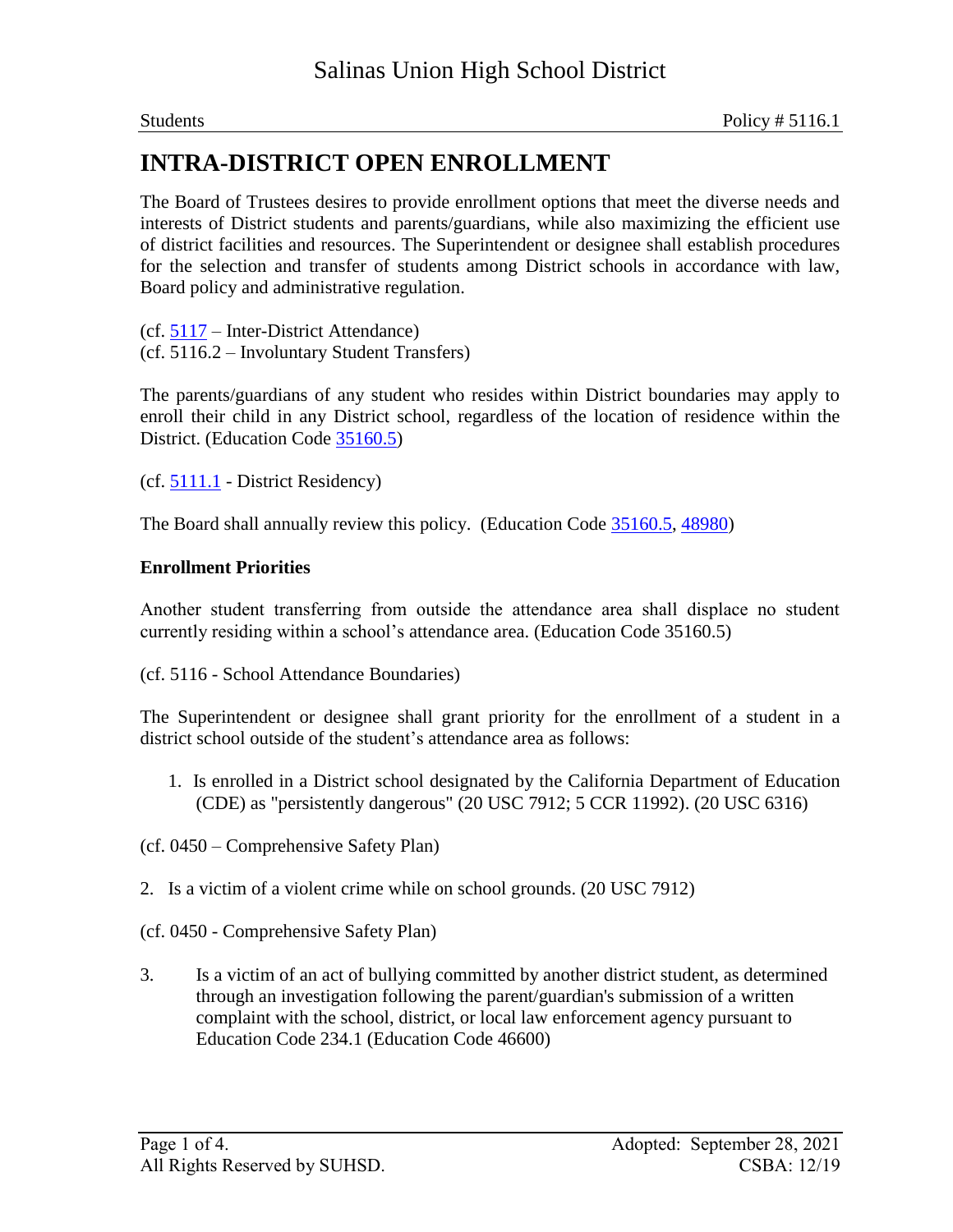If the district school requested by the student is at maximum capacity, the Superintendent or designee shall accept an intradistrict transfer request for another district school. (Education Code 46600)

(cf. 1312.3 - Uniform Complaint Procedures)

4. Is currently enrolled in a district school identified by CDE for comprehensive support and improvement, with priority given to the lowest academically achieving students from low-income families as determined pursuant to 20 USC 6313(a)(3) (20 USC 6311)

(cf. 0520.1 - Comprehensive and Targeted Support and Improvement)

- 5. Is experiencing special circumstances exist that might be harmful or dangerous to the student in the current attendance area including, but not limited to, threats of bodily harm or threats to the emotional stability of the student. Any such student may transfer to a District school that is at capacity and otherwise closed to transfers. To grant priority under these circumstances, the Superintendent or designee must have received either: (Education Code 35160.5)
	- a. A written statement from a representative of an appropriate state or local agency, including but not necessarily to, a law enforcement official or a social worker, or a properly licensed or registered professional, including, but not necessarily limited to, a psychiatrist, psychologist, marriage and family therapist, clinical social worker, or professional clinical counselor
	- b. A court order, including a temporary restraining order and injunction
- 6. Is a sibling of another student already attending that school.
- 7. Has a parent/guardian whose primary place of employment is that school.

### **Application and Selection Process**

In order to ensure that priorities for enrollment in District schools are implemented in accordance with law and Board policy, applications for intra-District open enrollment shall be submitted between January 10 – February 7 of the school year preceding the school year for which the transfer is requested.

The Superintendent or designee shall calculate each school's capacity in a non-arbitrary manner using student enrollment and available space. (Education Code 35160.5)

<sup>(</sup>cf. 5131.2 - Bullying)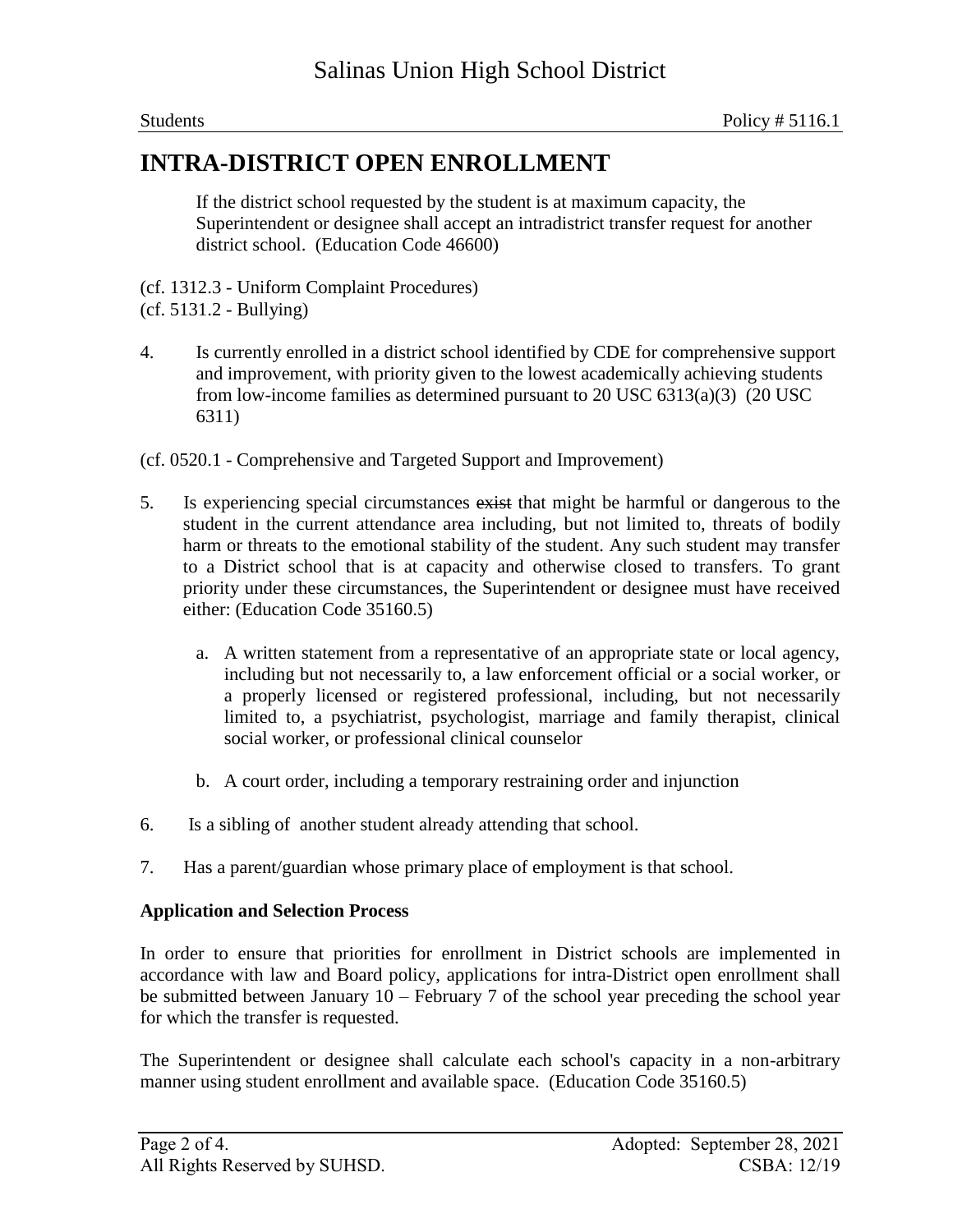Except for the enrollment priorities listed above, the Superintendent or designee shall use a random, unbiased selection process to determine which students shall be admitted whenever a school district receives admission requests that are in excess of the school's capacity. (Education Code 35160.5)

Enrollment decisions shall not be based on a student's academic or athletic performance. However, existing entrance criteria may be used for enrolling students in specialized schools or programs, provided that the criteria are uniformly applied to all applicants. In addition, academic performance may be used to determine eligibility for, or placement in, programs for gifted and talented students. (Education Code 35160.5)

(cf. 6172 - Gifted and Talented Student Program)

### **Transportation**

In general, the District shall not be obligated to provide transportation for students who attend school outside their attendance area.

However, upon parent/guardian request, the district shall provide transportation assistance to any student who is eligible for free or reduced-price meals and whose enrollment in a district school outside the student's attendance area is a result of being a victim of bullying. (Education Code 46600)

(cf. 3250 - Transportation Fees) (cf. 3540 - Transportation)

Legal Reference: EDUCATION CODE 200 Prohibition against discrimination 35160.5 District policies; rules and regulations 35291 Rules 35351 Assignment of students to particular schools 46600-46611 InterDistrict attendance agreements 48200 Compulsory attendance 48204 Residency requirements for school attendance 48300-48316 Student attendance alternatives, school District of choice program 48980 Notice at beginning of term CODE OF REGULATIONS, TITLE 5 11992-11994 Definition of persistently dangerous schools UNITED STATES CODE, TITLE 20 6311 State plans 6313 Eligibility of schools and school attendance areas; funding allocation